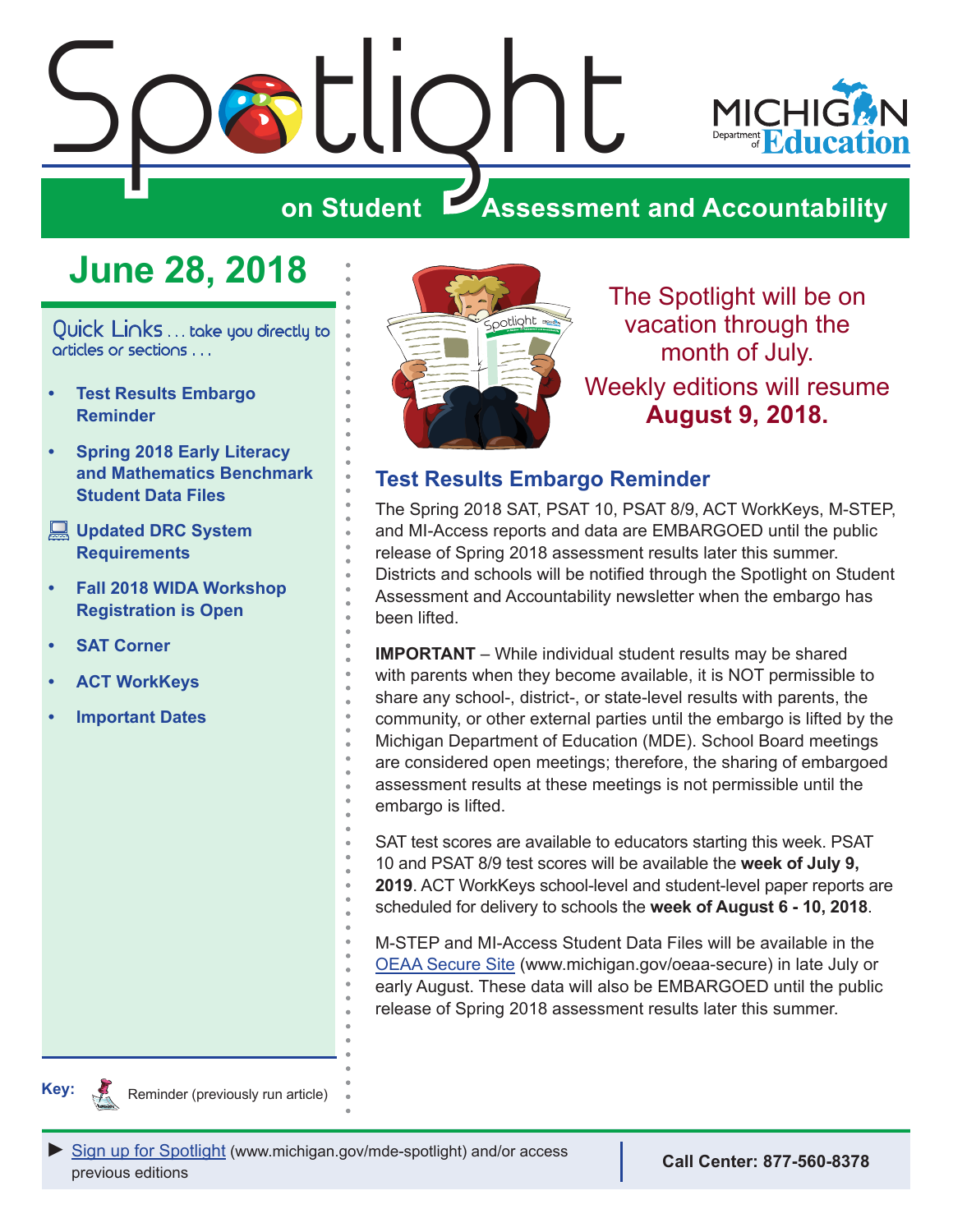# <span id="page-1-0"></span>**on Student Assessment and Accountability** Spotlight

## **Spring 2018 Early Literacy and Mathematics Benchmark Student Data Files**

The downloadable **Spring 2018 Student Data Files** for the Early Literacy and Mathematics Benchmark assessments are now available on the [MDE Secure](http://www.michigan.gov/oeaa-secure)  [Site](http://www.michigan.gov/oeaa-secure) (www.michigan.gov/oeaa-secure).

To download your school's student data files, go to the **Report** menu and select **Student Test Scores**. Then choose the desired Test Cycle and request the Report Type of **Student Data File**. Student data files contain only student-level data.

You will find the **Early Literacy and Mathematics Benchmark Assessment Student Data File Format** under **Report Descriptions** on the Student Test Scores page.

| <b>Secure Site</b><br>Michigan Department of Education                                                                                                                                                                                                                                                        |              |                 |                                                                                                   |                                    |                            |                                 |                        |  |
|---------------------------------------------------------------------------------------------------------------------------------------------------------------------------------------------------------------------------------------------------------------------------------------------------------------|--------------|-----------------|---------------------------------------------------------------------------------------------------|------------------------------------|----------------------------|---------------------------------|------------------------|--|
| Home                                                                                                                                                                                                                                                                                                          | <b>Admin</b> | <b>Security</b> | <b>Assessment Registration</b>                                                                    | <b>Student Assessments</b>         | <b>Reports</b>             | <b>Accountability</b>           | <b>Review Requests</b> |  |
| <b>Secure Site</b>                                                                                                                                                                                                                                                                                            |              |                 |                                                                                                   |                                    | <b>Student Test Scores</b> |                                 |                        |  |
|                                                                                                                                                                                                                                                                                                               |              |                 |                                                                                                   |                                    |                            | <b>Dynamic Score Reports</b>    |                        |  |
|                                                                                                                                                                                                                                                                                                               |              |                 |                                                                                                   |                                    |                            | <b>Student Record Labels</b>    |                        |  |
|                                                                                                                                                                                                                                                                                                               |              |                 |                                                                                                   |                                    |                            | Potential Combine Issues Report |                        |  |
| <b>Secure Site</b><br>Michigan Department of Education                                                                                                                                                                                                                                                        |              |                 |                                                                                                   |                                    |                            |                                 |                        |  |
| Home                                                                                                                                                                                                                                                                                                          | <b>Admin</b> | <b>Security</b> | <b>Assessment Registration</b>                                                                    | <b>Student Assessments</b>         | Reports                    | <b>Accountability</b>           | <b>Review Requests</b> |  |
| Access from the Test Cycle drop down or go to the Dynamic Report page under the Reports menu at the top.<br><b>Search Filter</b><br>Indicates required field<br>*Test Cycle<br>*Report Type<br>Spring 2018 Early Literacy Early Lite v<br><b>Student Data File</b><br>Y<br><b>Dynamic Score Reports</b>       |              |                 |                                                                                                   |                                    |                            |                                 |                        |  |
| *Test Type                                                                                                                                                                                                                                                                                                    |              |                 |                                                                                                   | *Grades                            |                            | *Content Areas                  |                        |  |
| ☑ N/A                                                                                                                                                                                                                                                                                                         |              |                 | <b>⊠ All</b>                                                                                      | $\Box$ Grade 01<br>$\Box$ Grade 02 |                            | $\boxtimes$ N/A                 |                        |  |
| <b>Entity Information</b><br>Note: If the district or school is disabled, reports for that entity have been suppressed. To resolve this, contact the call center at 877-560-8378.<br>*ISD<br>*School<br>*District<br>Select an ISD<br>Select a School<br>Select a District<br>v<br><b>Report Descriptions</b> |              |                 |                                                                                                   |                                    |                            |                                 |                        |  |
|                                                                                                                                                                                                                                                                                                               |              |                 | Student Data File Format Early Literacy and Mathematics Benchmark Assessment (modified on 6/2018) |                                    |                            |                                 |                        |  |

**Call Center: 877-560-8378** (select appropriate option) for assistance with assessment or accountability issues

June 28, 2018 **[Quick Links](#page-0-0)** / **[SAT Corner](#page-4-1)** / **[ACT WorkKeys](#page-6-1)** / **[Important Dates](#page-7-1)** 2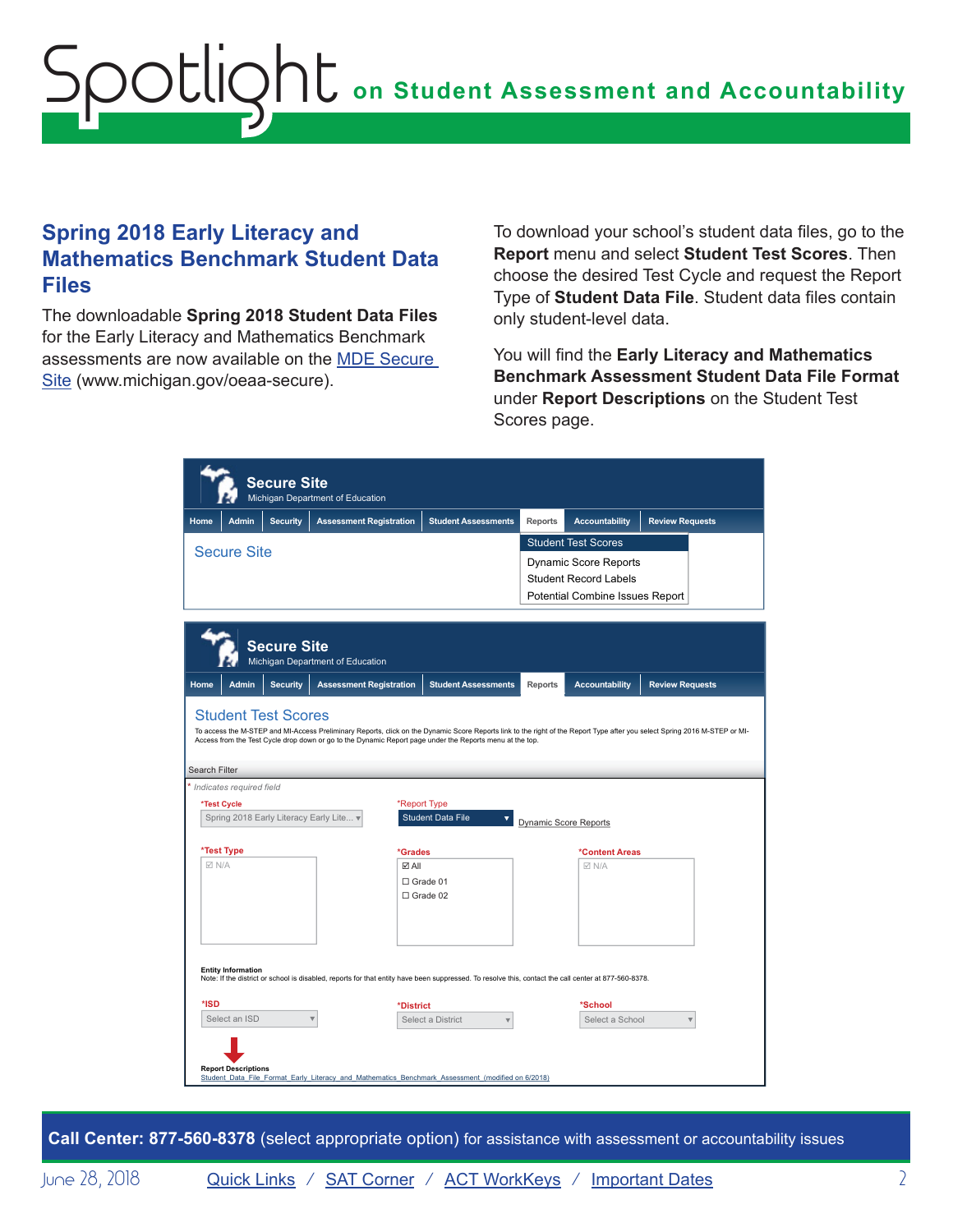## <span id="page-2-0"></span>**EDU Updated DRC System Requirements**

Data Recognition Corporation (DRC) [Supported](https://mi.drcedirect.com/Documents/Unsecure/Doc.aspx?id=4bbdb58a-eff1-4879-af18-d35323e8d37c)  [System Requirements](https://mi.drcedirect.com/Documents/Unsecure/Doc.aspx?id=4bbdb58a-eff1-4879-af18-d35323e8d37c) for the Spring 2019 online testing are available on [eDIRECT](https://mi.drcedirect.com) (https:// mi.drcedirect.com) under **Applications** → **General Information** → **Documents**.

The major change is that older operating systems are aging out. These include Mac OS X 10.10, iOS 10.3.x, and Chrome OS 65 and below. (Chrome OS 65 is not old yet, but it will be a year out of date when spring testing starts.) This also eliminates iPad 4th Generation devices that cannot run iOS 11.x. DRC will be adding a Windows 10 S client for INSIGHT to the Microsoft Store (free, but 10 S uses only Store apps) later this summer.

The 9.0 version of INSIGHT 2018-2019 will be available late in the day on **June 28, 2018**, as will the updated version of Central Office Services (COS). Testing Site Managers (TSMs) will not be getting a new version, so your existing installation will continue to work for 2018-2019.

Both Central Office and TSMs will be supported through Spring 2019. Schools can use Central Office for both WIDA and M-STEP this coming year. DRC does not expect to have response caching in Central Office by then, so schools wanting that functionality will continue to need a TSM.

**Don't forget to respond to the following MDE surveys before they close:**

• The [MI-Access survey](https://www.surveymonkey.com/r/WH56PLB) 



**closes tomorrow – Friday, June 29, 2018** (https://www.surveymonkey.com/r/WH56PLB)

**We appreciate your feedback. Thank you!**

## **Fall 2018 WIDA Workshop Registration is Open**

The Office of Educational Assessment and Accountability (OEAA), the Office of Educational Supports (OES), and WIDA are offering four free workshops this fall that may be of interest to school improvement teams, building- and district-level administrators, Title III directors, English Learner (EL) educators, WIDA test coordinators, and content area teachers. The workshops are designed to aid educators in using student achievement results in meaningful and appropriate ways for instructional and school improvement purposes, as well as to provide in-depth training for administering the online and paper-based screener assessments. Space is limited, so early registration is recommended. Additional WIDA workshops will be announced later in the fall, so keep watching the Spotlight for more details.

#### **Workshop 1: WIDA Screener Online Training**

This workshop is designed for test administrators of the online WIDA Screener English language proficiency assessment in grades 1–12. During this training, participants will work collaboratively to strengthen their understanding of the administration of WIDA Screener Online. This includes learning to administer the online assessment to students. Attention will be given to developing inter-rater reliability when scoring the speaking and writing domains. Participants will utilize a multitude of practice items to be scored with the scoring scales. All participants must have computers or tablets and an internet connection to access sample items and the WIDA Assessment Management System (AMS).

A light continental breakfast and lunch will be provided.

#### *(Continued on next page)*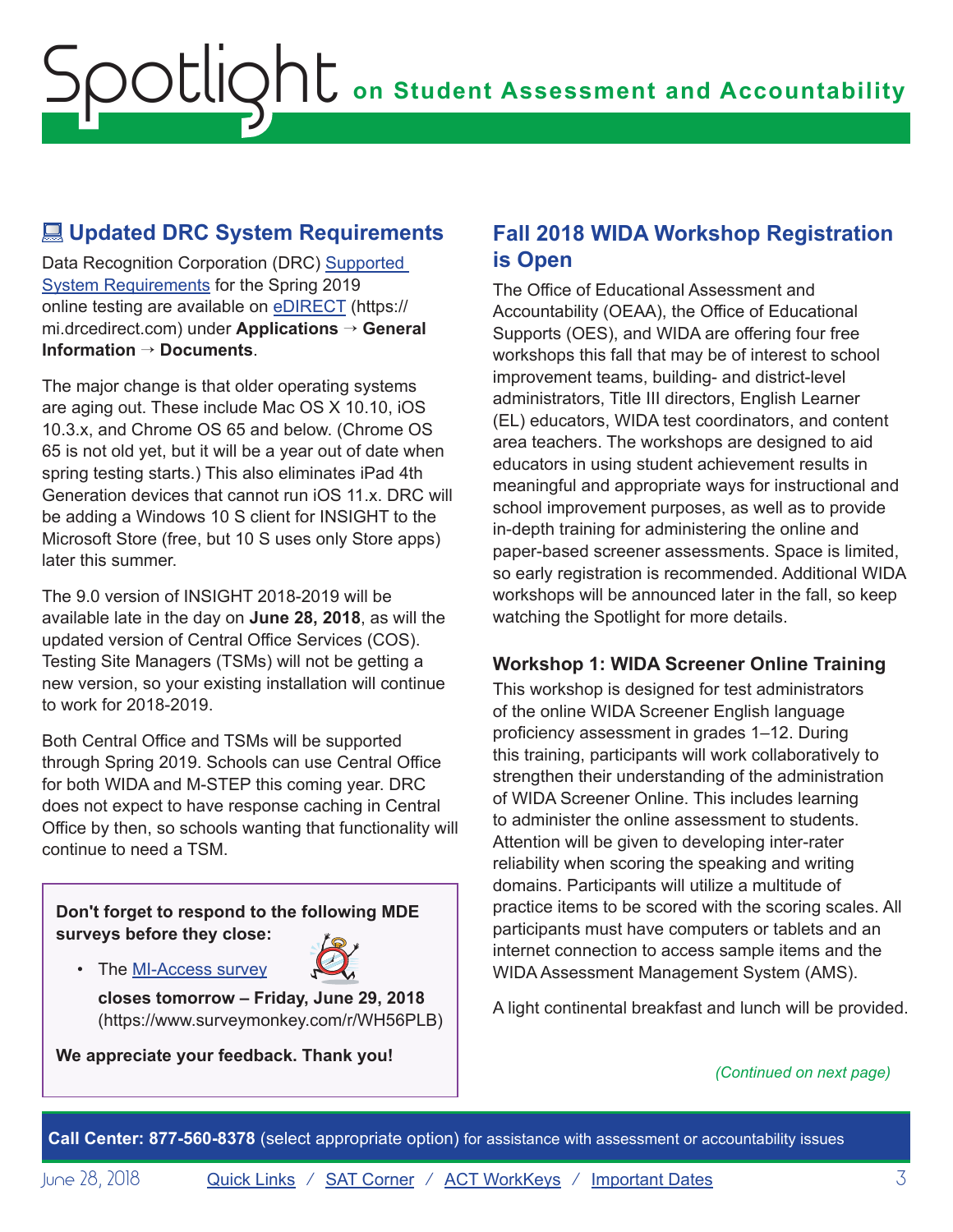**Date of Workshop:** Monday, August 20, 2018, from 9:00 AM – 4:00 PM (8:00 – 9:00 AM registration and breakfast)

**Location:** Kent ISD, 2930 Knapp Street NE, Grand Rapids, Michigan 49525

#### [Registration link](https://www.eventbrite.com/e/fall-2018-mde-wida-screener-online-training-tickets-47553868902)

#### **Workshop 2: WIDA Screener Paper Training**

This workshop is designed for test administrators of the paper-based WIDA Screener in grades 1–12. During this training, participants will work collaboratively to strengthen their understanding of how to administer the assessment. This includes test administration beginning with the entry task, and then continuing to Path A or Path B. Attention will be given to the administration and scoring of Speaking and Writing sections of the assessment using practice items.

A light continental breakfast and lunch will be provided.

**Date of Workshop:** Tuesday, August 21, 2018, from 9:00 AM – 4:00 PM (8:00 – 9:00 AM registration and breakfast)

**Location:** Kent ISD, 2930 Knapp Street NE, Grand Rapids, Michigan 49525

[Registration link](https://www.eventbrite.com/e/fall-2018-mde-wida-screener-paper-training-tickets-47554412528)

#### **Workshop 3: Leading Schools for Multilingual Learner Achievement**

Educational leaders are key to improving academic language development and academic achievement for multilingual learners. The purpose of this workshop is for school leaders to reflect on their school's policies and systems in order to craft a personal leadership action plan that promotes equitable educational

opportunities for multilingual learners. Specific topics addressed will include policy; instructional leadership; and collaborative relationships between students, teachers, families and data teams that are necessary for language learners to thrive. Participants will engage in interactive tasks related to equitable instruction for multilingual learners, discussions and reflections, video analysis, and action planning. It is recommended that teams of 2-3 district- and building-level administrators from the same school or district attend this workshop together.

Lunch will be provided.

**Dates of Workshop:** Monday, October 8 AND Tuesday, October 9, 2018 (2-day workshop), from 8:30 AM – 3:30 PM

**Location:** Van Buren ISD, 490 South Paw Paw Street, Lawrence, MI 49064

#### [Registration link](https://www.eventbrite.com/e/leading-schools-for-multilingual-learner-achievement-tickets-46676636075)

#### **Workshop 4: Leading Schools for Multilingual Learner Achievement**

Educational leaders are key to improving academic language development and academic achievement for multilingual learners. The purpose of this workshop is for school leaders to reflect on their school's policies and systems in order to craft a personal leadership action plan that promotes equitable educational opportunities for multilingual learners. Specific topics addressed will include policy; instructional leadership; and collaborative relationships between students, teachers, families, and data teams that are necessary for language learners to thrive. Participants will engage in interactive tasks related to equitable instruction for multilingual learners, discussions and reflections, video

#### *(Continued on next page)*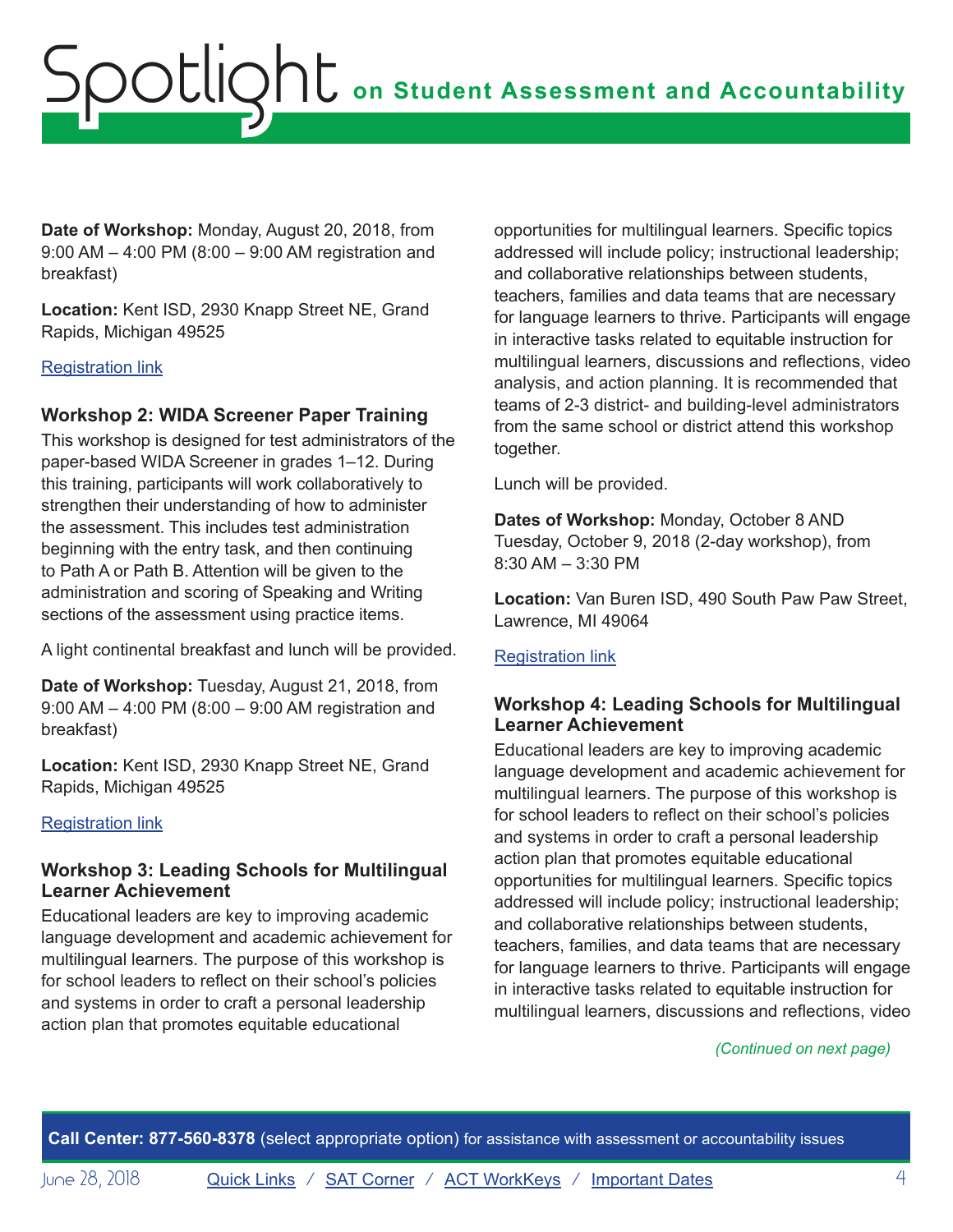## <span id="page-4-0"></span>**on Student Assessment and Accountability** Spotlight

analysis, and action planning. It is recommended that teams of 2-3 district and building-level administrators from the same school or district attend this workshop together.

Lunch will be provided.

**Dates of Workshop:** Thursday, October 11 AND Friday, October 12, 2018 (2-day workshop), from 8:30 AM – 3:30 PM

**Location:** Troy School District Services Building, 4420 Livernois Road, Troy, MI 48098

#### [Registration link](https://www.eventbrite.com/e/leading-schools-for-multilingual-learner-achievement-tickets-46676638081)

If you have questions about these workshops, or need help with registration, please contact [MDE-EL@](mailto:MDE-EL%40michigan.gov?subject=) [michigan.gov](mailto:MDE-EL%40michigan.gov?subject=), or call 877-560-8378, Option 8.

## <span id="page-4-1"></span>SAT Corner

 *Information on SAT*™*, PSAT 8/9*™*, and PSAT10*™ *provided by the College Board*

## **Questions about Spring PSAT 8/9, PSAT 10, or SAT?**

- call the Michigan Educator Hotline: 866-870-3127 (select Option 1)
- email [michiganadministratorsupport@](mailto:michiganadministratorsupport%40collegeboard.org?subject=) [collegeboard.org](mailto:michiganadministratorsupport%40collegeboard.org?subject=)

### **Educator Score Release**

Scores for the Michigan-provided 2018 administration of the SAT with Essay have now been released in the [College Board K-12 score](https://k12reports.collegeboard.org/login)  [portal.](https://k12reports.collegeboard.org/login) For information on obtaining access to the K-12 score portal, visit the [College Board Michigan](http://www.act.org/stateanddistrict/michigan)  [web page](http://www.act.org/stateanddistrict/michigan) (www.collegeboard.org/michigan). Scores for the PSAT 10 and PSAT 8/9 for 9th graders will be available the week of **July 9, 2018**.

Scores are released based on school verification and appeals made during the Answer Document Verification window in the OEAA Secure Site. No changes can be made to the students who appear in the K-12 score portal now that

the Answer Document Verification window activities are complete.

## **Embargo Reminder**

Please remember that all test results are **EMBARGOED** until notification from the Michigan Department of Education (MDE). The embargo will be lifted when school- and district-aggregated SAT results are made publicly available through the MISchoolData portal in late summer or early fall. Prior to public release, PSAT 8/9, PSAT 10, and SAT results may be shared with building and district staff to support their work with students, school improvement, and other internal efforts. However, it is NOT permissible to share any school-, district-, or state-level results with parents, the community, or other external parties until the embargo is lifted by the MDE. School Board meetings are considered open meetings; therefore, the sharing of embargoed assessment results at these meetings is not permissible until the embargo is lifted. *(Continued on next page)*

**Call Center: 877-560-8378** (select appropriate option) for assistance with assessment or accountability issues

June 28, 2018 **[Quick Links](#page-0-0)** / **[SAT Corner](#page-4-1)** / **[ACT WorkKeys](#page-6-1)** / **[Important Dates](#page-7-1)** 5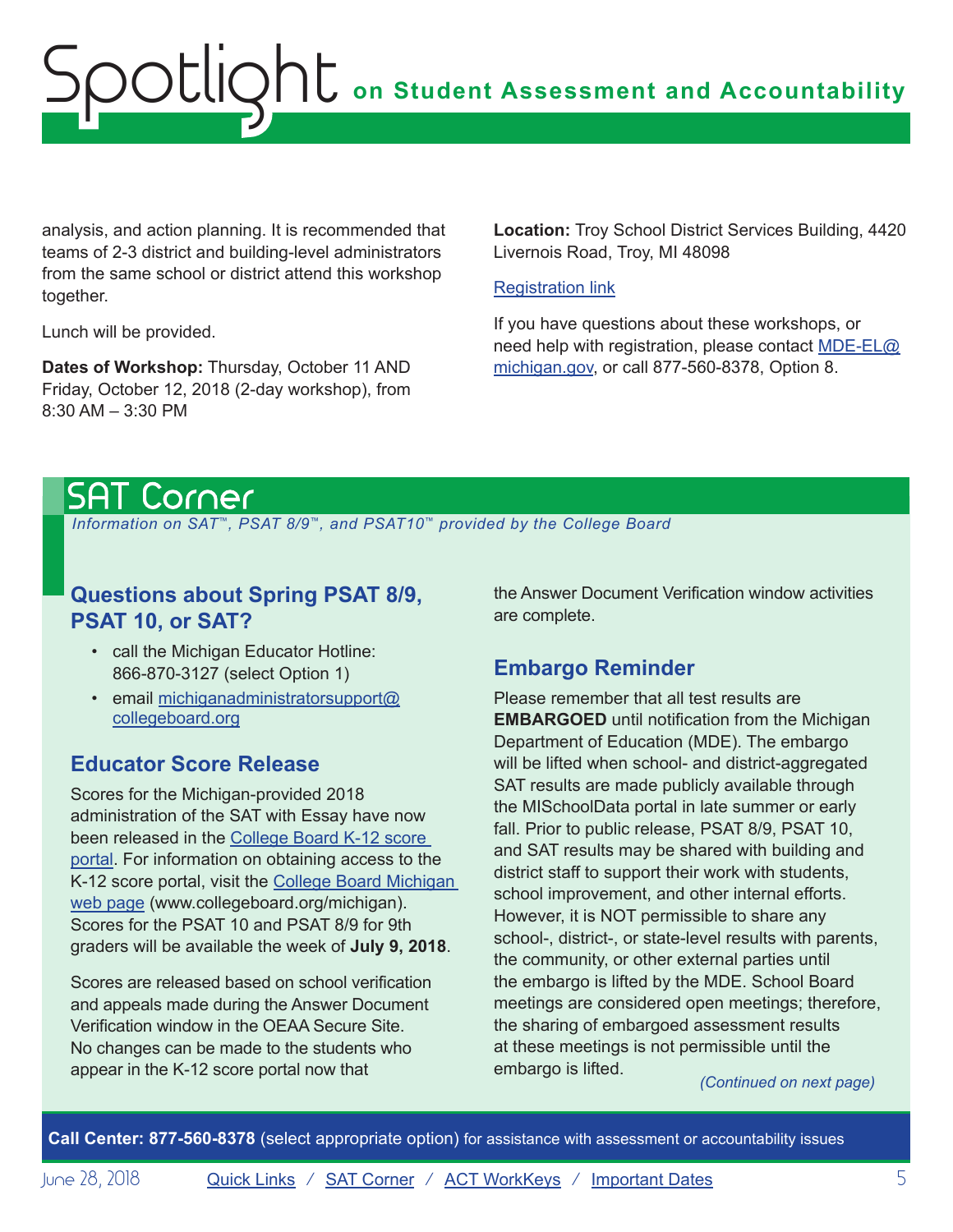The Question Analysis Report in the K-12 score portal has been temporarily turned off while we are making enhancements to the portal. This report will be available later this summer.

## **Counselor Workshops**

Recently, Michigan counselors or other school personnel may have received an email about the College Board's Counselor Workshops, which traditionally take place in the fall. These workshops provide information about College Board assessments and programs from a **national**  perspective. The Counselor Workshops for Michigan will be scheduled in **September of 2018**. To register for the national workshops, go to the [College Board website](http://www.collegeboard.org/cw) (www.collegeboard.org/cw).

For the past three years, the College Board Michigan field team has also presented Implementation Workshops on the same days as

the Counselor Workshops to provide information about the Michigan administration of the SAT Suite of Assessments as a part of Michigan Merit Examination (MME). This year, the College Board Michigan field team will schedule the Implementation workshops later. This will allow us to provide the most up-to-date and comprehensive information on the Michigan administration, including the most accurate information on the implementation of the PSAT 8/9 in 8th grade in the spring of 2019. Middle school educators should not sign up for the national Counselor Workshops – rather they should attend the Implementation Workshops that will be held later in the fall. High school staff should be represented at **both** kinds of workshops.

Registration links for the Implementation Workshops will be in Spotlight once the scheduling is completed.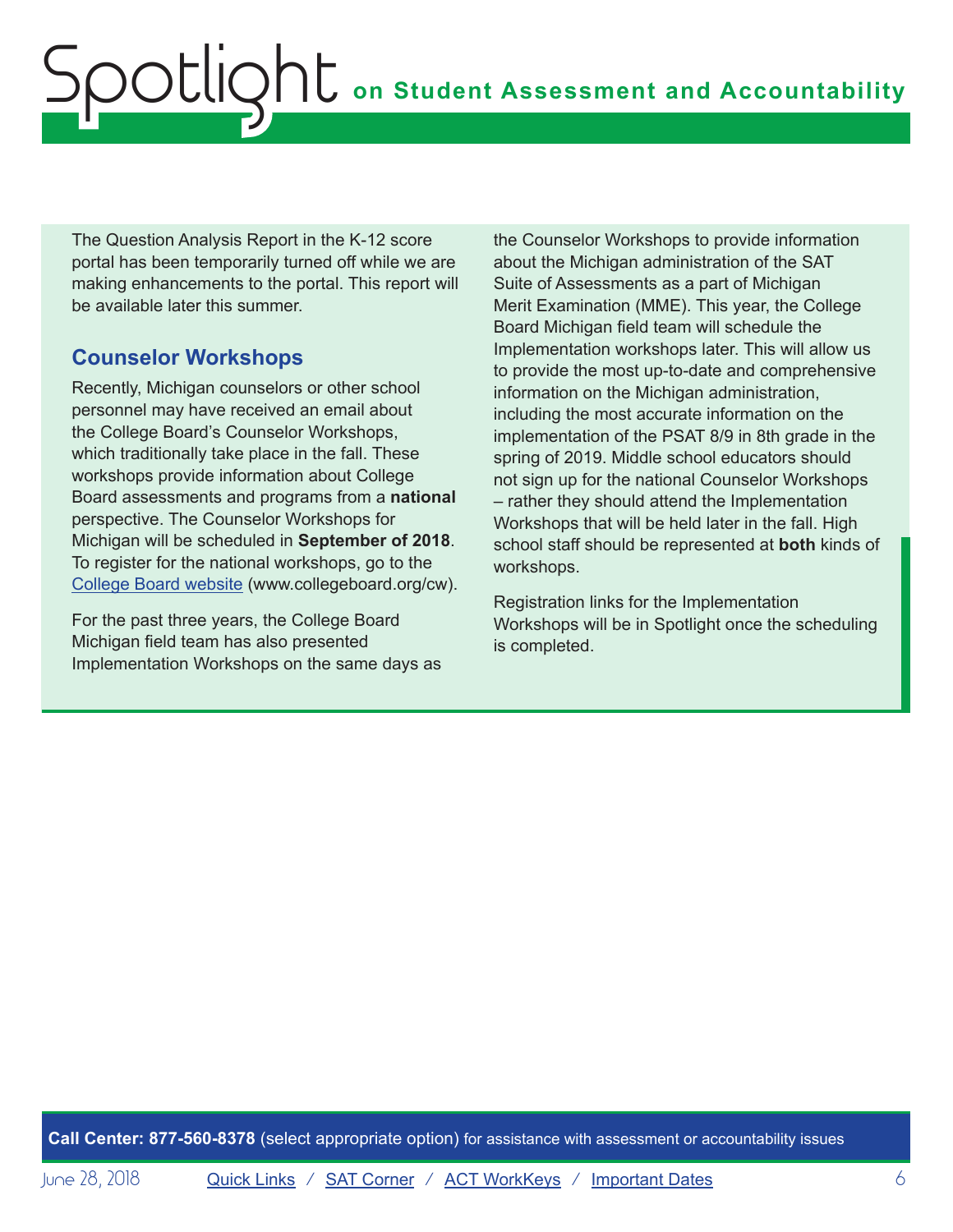<span id="page-6-0"></span>**on Student Assessment and Accountability** Spotlight

<span id="page-6-1"></span>

Information on ACT WorkKeys<sup>®</sup> provided by the ACT<sup>®</sup>.

## **Score Report Reminder**

School-level and student-level paper reports are scheduled for delivery the week of August 6 - 10, 2018. Please refer to the [June 21, 2018 Spotlight](https://www.michigan.gov/documents/mde/Spotlight_6-21-18_626037_7.pdf)  [Newsletter](https://www.michigan.gov/documents/mde/Spotlight_6-21-18_626037_7.pdf) (www.michigan.gov/mde-spotlight) for more information about:

- what will be included in the reports shipment
- the score embargo
- National Career Readiness Certificates (NCRCs)
- MyWorkKeys.com

Have a GREAT summer and we'll see you in August!

## **Contacting ACT**

If you have questions, you may:

- 1. contact ACT via the [Contact Us web page](http://www.act.org/aap/state/contact.html) [\(www.act.org/aap/state/contact.html\)](www.act.org/aap/state/contact.html)
- 2. call ACT at 800-553-6244 9:30 AM – 6:00 PM ET
	- standard time: ext. 2800
	- accommodations: ext. 1788
- 3. email accommodations questions to [ACTStateAccoms@act.org](mailto:ACTStateAccoms%40act.org?subject=)